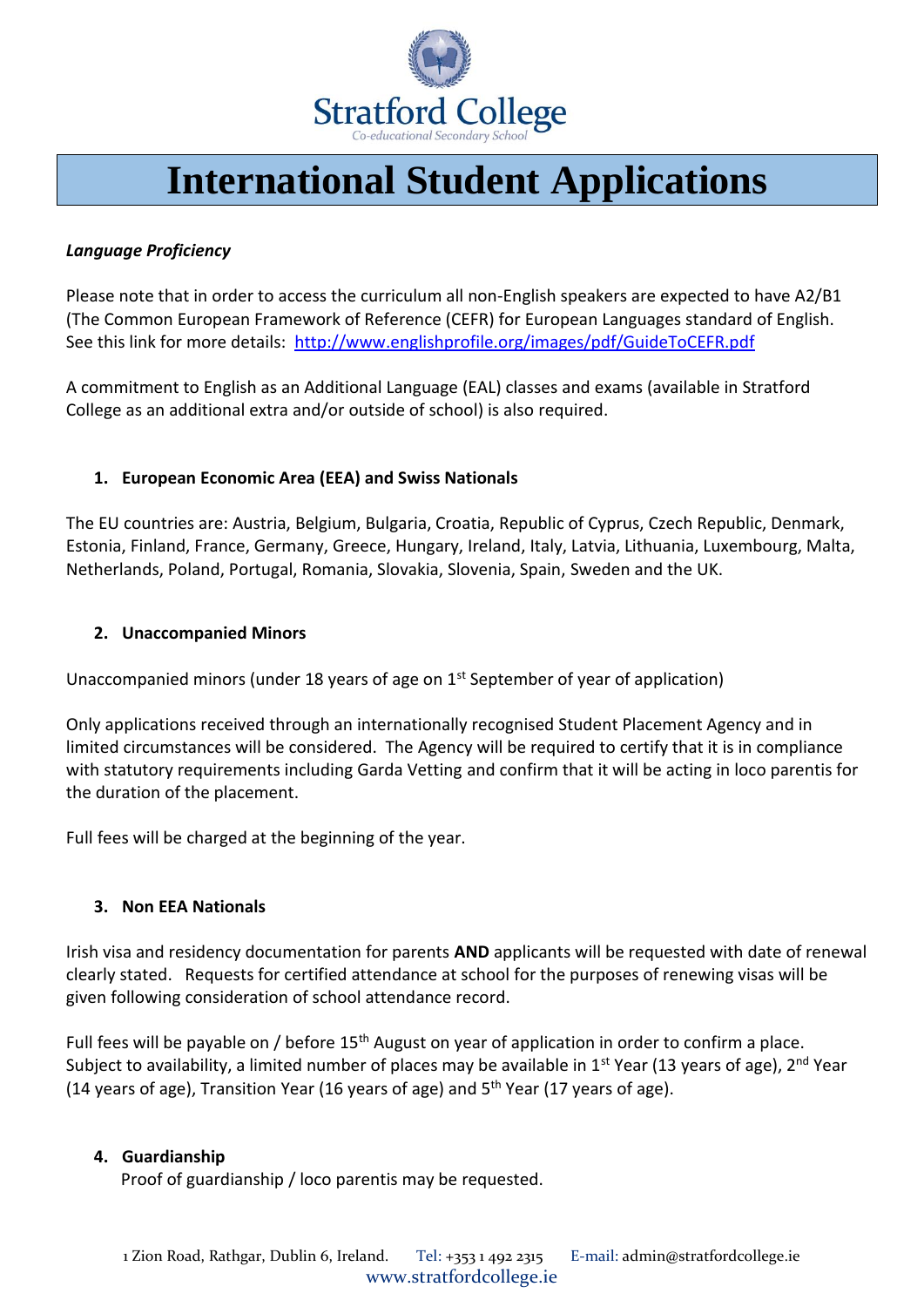

# **International Student Information Required**

**International applicants should provide the following with their application forms:**

- Copies of passports of students and parents
- A copy of Birth Certificate (translated by sworn translator or else certified by the relevant embassy in Ireland
- School reports (translated by above)
- Visa and work details of parents including Personal Public Service Number (if available or when received on arrival in Ireland
- The following may also be requested:
	- **E** Irish Tax details for the previous year may be required
	- Name and address of accommodation with contact referee

Please see the links below for more details and application procedures:

<http://www.stratfordcollege.ie/admissions/international-families>

*and/or*

<http://www.stratfordcollege.ie/admissions>